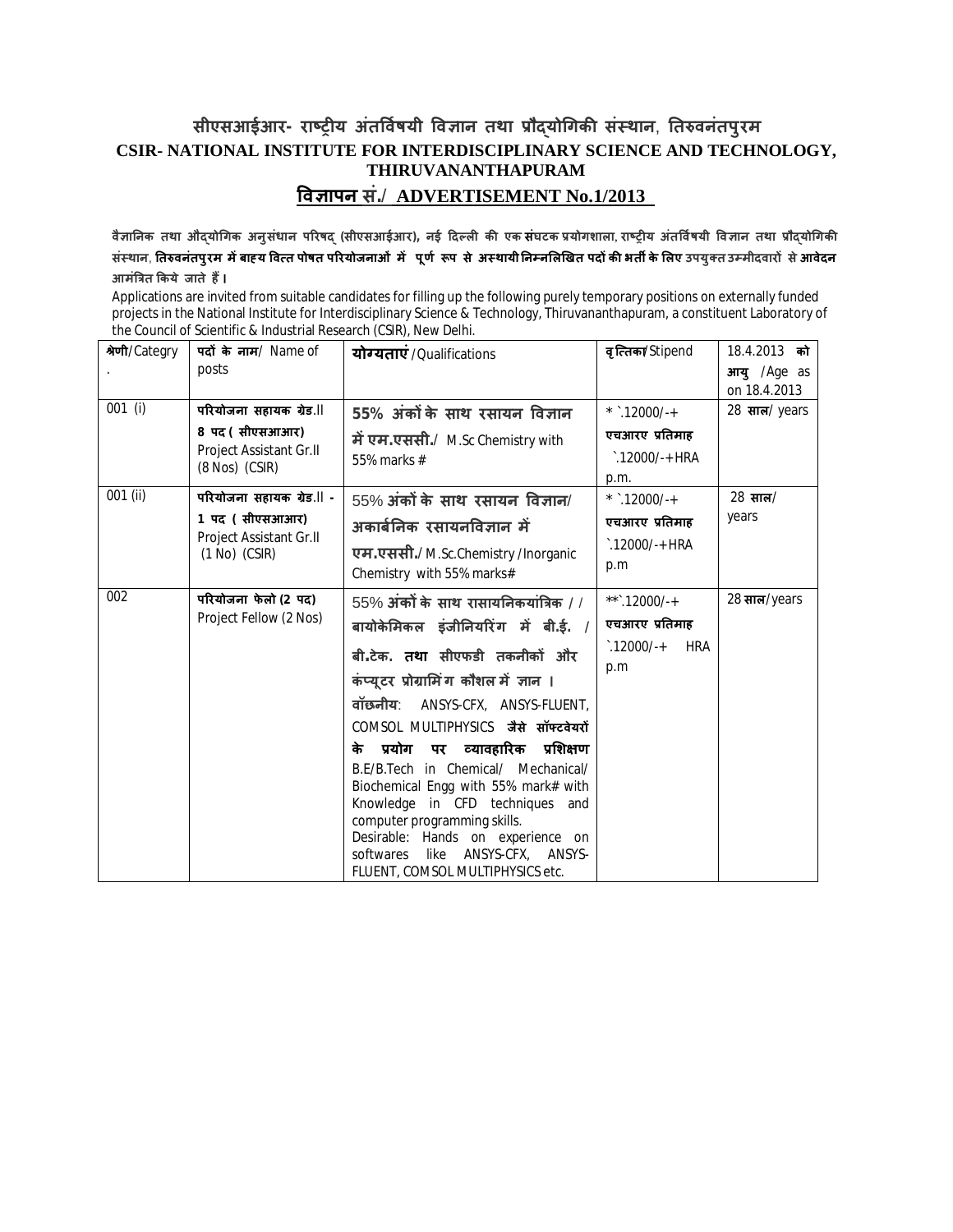| 003 | व.परियोजना फेलो (1 पद)                                                    | $55\%$ अंकों के साथ रासायनिकयांत्रिक / /                                                                                                                                                                                                                                                                                                | $\degree$ .18000/-+     | 32 साल/ years |
|-----|---------------------------------------------------------------------------|-----------------------------------------------------------------------------------------------------------------------------------------------------------------------------------------------------------------------------------------------------------------------------------------------------------------------------------------|-------------------------|---------------|
|     | Sr. Project Fellow (1 No)                                                 | केमिकल प्रेसेस डिजाइन/ बायोकेमिकल                                                                                                                                                                                                                                                                                                       | एचआरए प्रतिमाह          |               |
|     |                                                                           | इंजीनियरिंग में एम.ई. /एम.टेक. । वैध                                                                                                                                                                                                                                                                                                    | $\hat{ }$ .18000/-+ HRA |               |
|     |                                                                           | गेट स्कोर के साथ सीएफडी तकनीकों                                                                                                                                                                                                                                                                                                         | p.m                     |               |
|     |                                                                           | और कंप्यूटर प्रोग्रामिंग कौशल में ज्ञान                                                                                                                                                                                                                                                                                                 |                         |               |
|     |                                                                           | । वॉछनीय: ANSYS-CFX, ANSYS-FLUENT,                                                                                                                                                                                                                                                                                                      |                         |               |
|     |                                                                           | COMSOL MULTIPHYSICS जैसे सॉफ्टवेयरों                                                                                                                                                                                                                                                                                                    |                         |               |
|     |                                                                           | के प्रयोग पर व्यावहारिक प्रशिक्षण ।                                                                                                                                                                                                                                                                                                     |                         |               |
|     |                                                                           | M.E/M.Tech in Chemical/ Mechanical/<br>Chemical process designs/Biochemical<br>Engg with 55% mark # with Knowledge in<br>CFD.<br>techniques<br>and<br>computer<br>programming skills<br>with valid GATE<br>score.<br>Desirable: Hands on experience on<br>ANSYS-CFX,<br>like<br>ANSYS-<br>softwares<br>FLUENT, COMSOL MULTIPHYSICS etc. |                         |               |
| 004 | परियोजना फेलो (1 पद)<br>Project Fellow (1 No)                             | 55% अंकों के साथ रसायन विज्ञान में                                                                                                                                                                                                                                                                                                      | $\hat{.}12000/+$        | 28 साल/ years |
|     |                                                                           | <b>एम.एससी./</b> M.Sc Chemistry with 55%                                                                                                                                                                                                                                                                                                | एचआरए प्रतिमाह          |               |
|     |                                                                           | marks                                                                                                                                                                                                                                                                                                                                   | `.12000/-+ HRA          |               |
|     |                                                                           | वॉछनीय: विश्लेषणात्मक या अकार्बनिक                                                                                                                                                                                                                                                                                                      | p.m                     |               |
|     |                                                                           | रसायन विज्ञान में विशेषज्ञता के साथ                                                                                                                                                                                                                                                                                                     |                         |               |
|     |                                                                           | जेआरएफ /नेट /गेट<br>Desirable:<br>JRF/NET/GATE<br>with<br>specialization in Analytical or Inorganic<br>Chemistry.                                                                                                                                                                                                                       |                         |               |
| 005 | व.परियोजना फेलो (1 पद)<br>(सीएसआआर)<br>Sr.Project Fellow (1 No)<br>(CSIR) | 55% अंकों के साथ रसायन विज्ञान में                                                                                                                                                                                                                                                                                                      | $\hat{.}18000/+$        | 32 साल/years  |
|     |                                                                           | एम.एससी तथा जेआरएफ /नेट /गेट                                                                                                                                                                                                                                                                                                            | एचआरए प्रतिमाह          |               |
|     |                                                                           | अर्हता । प्रतिष्ठित संदर्भित अंतर्राष्ट्रीय                                                                                                                                                                                                                                                                                             | $\cdot$ .18000/-+ HRA   |               |
|     |                                                                           | एससीआई पत्रिकाओं में न्यूनतम 2                                                                                                                                                                                                                                                                                                          | p.m                     |               |
|     |                                                                           | प्रकाशनों के समर्थन के साथ अनुसंधान                                                                                                                                                                                                                                                                                                     |                         |               |
|     |                                                                           | एवं विकास संस्थान विश्वविदयालय / में                                                                                                                                                                                                                                                                                                    |                         |               |
|     |                                                                           | 2साल का अनुभव IM.Sc Chemistry<br>with 55% marks and JRF NET/GATE $+2$<br>experience<br>R&D<br>years<br>in<br>Institution/University.<br>Desirable: Specialization in Analytical or<br>Inorganic Chemistry                                                                                                                               |                         |               |

**एम.एससी के साथ जेआरएफ नेट धारकɉ को** `.16000+ **एचआरए**/ **Ĥ.मा. का भुगतान ͩकया जाएगा।**/

\* M.Sc with JRF-NET will be paid Rs.16000/- + HRA p.m

**गेट के साथ बी.ई.**/ **बी**.**टेक धारकɉ को** `.16000+ **एचआरए**/ **Ĥ.मा. का भुगतान ͩकया जाएगा।**/

\*\*B.E/B.Tech with GATE will be paid Rs.16000/- + HRA p.m

@**अनुसू ͬचत जाǓत /अ. जनजाǓत / अÛय ͪपछड़ा वग[**/ **मǑहला उàमीदवारɉ के ͧलए भारत सरकार /सीएसआईआर Ǔनयमɉ केअनुसारआयु मɅ छू ट। /**  @ Age relaxation for SC/ ST/OBC/Women candidates as per GOI/CSIR Rules.

**अनुसू ͬचत जाǓत / अनुसू ͬचत जनजाǓत के उàमीदवारɉ के ͧलए** 50% **अंक**

# 50 % marks for SC/ST Candidates